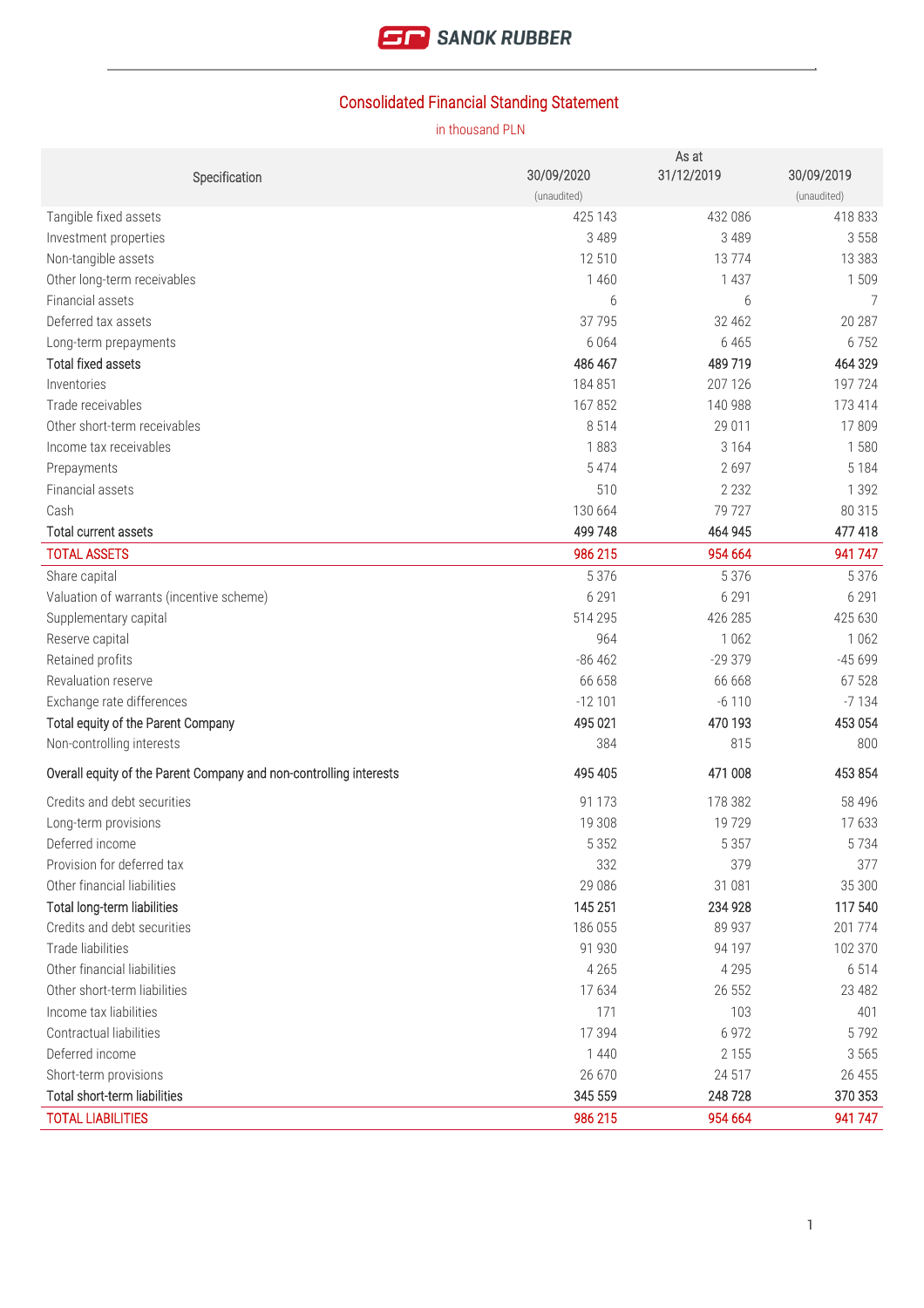

### Consolidated Profit and Loss Account

|                                                                                   | 01/07/2020  | 01/01/2020  | 01/07/2019  | 01/01/2019  |
|-----------------------------------------------------------------------------------|-------------|-------------|-------------|-------------|
| Specification                                                                     | 30/09/2020  | 30/09/2020  | 30/09/2019  | 30/09/2019  |
|                                                                                   | (unaudited) | (unaudited) | (unaudited) | (unaudited) |
| Sales revenues                                                                    | 265 228     | 706 115     | 265 208     | 804 884     |
| Cost of sales                                                                     | 215 626     | 582 226     | 221 808     | 668 268     |
| Gross profit (loss) on sales                                                      | 49 602      | 123 889     | 43 400      | 136 616     |
| Selling costs                                                                     | 7714        | 21 2 20     | 8637        | 24 9 94     |
| General and administrative costs                                                  | 23 887      | 90 567      | 26 687      | 83 195      |
| Profit/loss on core business activity                                             | 18 001      | 12 102      | 8076        | 28 4 27     |
| Other operating revenues                                                          | 7517        | 22 455      | 482         | 3729        |
| Other operating expenses                                                          | 1 1 0 4     | 2 106       | 443         | 2 1 3 9     |
| Loss (profit) due to impairment (loss reversal) of trade and<br>other receivables | $-371$      | 152         | $-802$      | 11          |
| Operating result                                                                  | 24 043      | 32 603      | 7313        | 30 0 28     |
| Interest revenues                                                                 | 76          | 535         | 286         | 1 3 5 2     |
| Other financial revenues                                                          | 159         | 559         | 1 1 4 7     | 2 3 1 4     |
| Financial expenses                                                                | 913         | 7019        | 2724        | 5 1 8 6     |
| Gross profit/loss (before tax)                                                    | 23 365      | 26 678      | 6 0 2 2     | 28 508      |
| Total income tax                                                                  | 3 3 8 9     | $-4214$     | $-2418$     | $-6865$     |
| including:                                                                        |             |             |             |             |
| Current                                                                           | 509         | 1 202       | 1 2 2 2     | 2 9 2 0     |
| Deferred                                                                          | $-109$      | $-507$      | 196         | 771         |
| Deferred from operations in the Polish Investment<br>Zone                         | 2 9 8 9     | $-4909$     | $-3836$     | $-10556$    |
| Net result                                                                        | 19 976      | 30892       | 8 4 4 0     | 35 373      |
| including                                                                         |             |             |             |             |
| Shareholders of the parent company                                                | 19 907      | 30 633      | 8 3 2 5     | 35 017      |
| Non-controlling interests                                                         | 69          | 259         | 115         | 356         |
| Weighted average number of shares                                                 |             | 26 881 922  |             | 26 881 922  |
| Earnings per share                                                                |             | 1.14        |             | 1.30        |
| Diluted weighted average shares                                                   |             | 27 509 164  |             | 27 509 164  |
| Diluted earnings per share                                                        |             | 1.11        |             | 1.27        |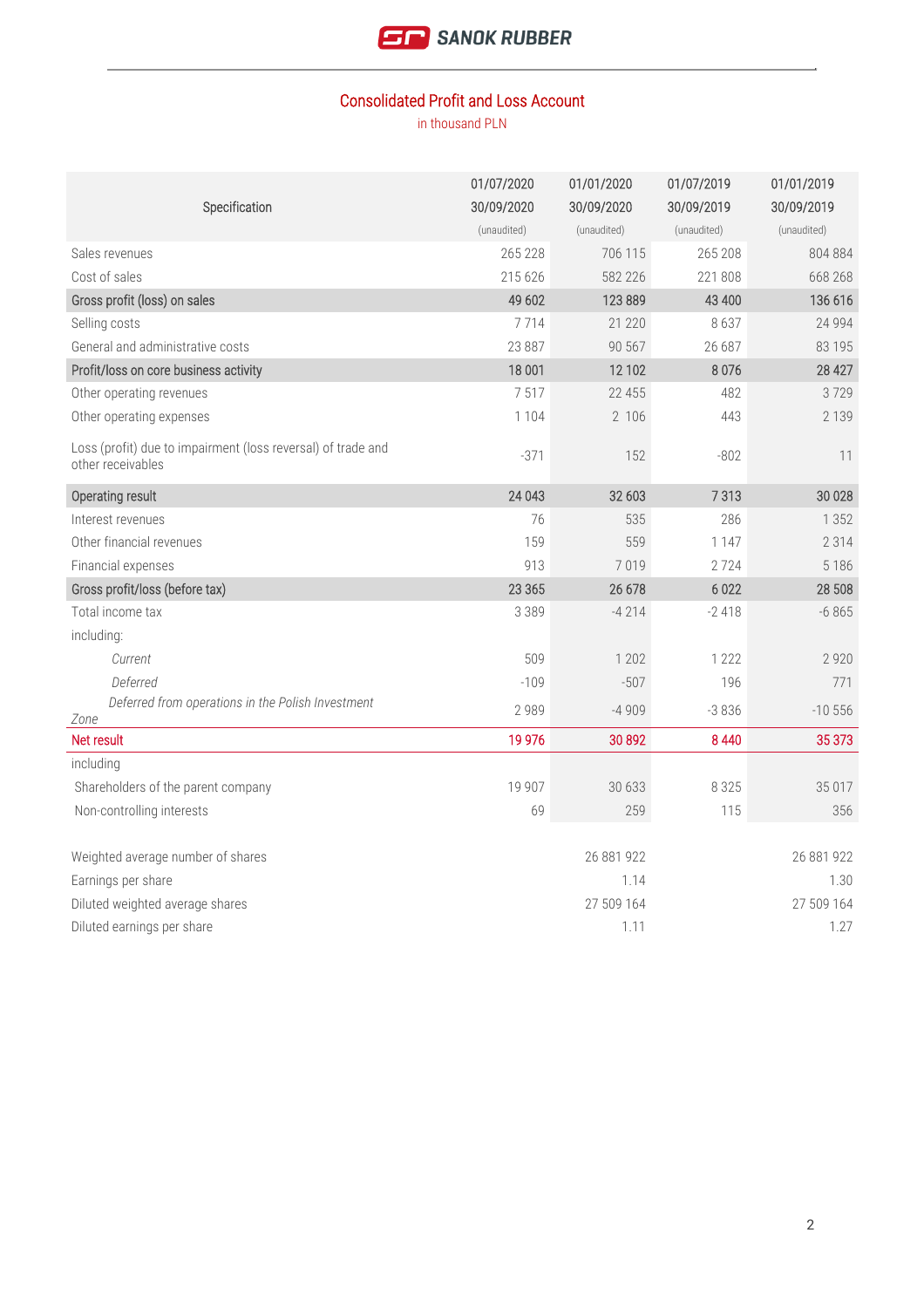

### Consolidated Cash Flow Statement

|                                                                       | For the period from 01/01 to 30/09 |                |  |
|-----------------------------------------------------------------------|------------------------------------|----------------|--|
| Specification                                                         | (unaudited)                        |                |  |
|                                                                       | 2020                               | 2019           |  |
| Net profit                                                            | 30 633                             | 35 017         |  |
| Total adjustments for items:                                          | 75803                              | 21 0 32        |  |
| - Profit for non-controlling shareholders                             | 259                                | 356            |  |
| - Amortisation and/or depreciation<br>- Net exchange gains losses     | 46 079<br>16515                    | 40 140<br>1339 |  |
| - Net interest and dividends                                          | 1 2 4 9                            | 2 2 2 3        |  |
| - Income tax on profit before tax                                     | 1 2 0 2                            | 2920           |  |
| - Profit loss on investment activities                                | 916                                | $-76$          |  |
| - Change in provisions                                                | 1685                               | 1672           |  |
| - Change in inventory                                                 | 22 275                             | 1374           |  |
| - Change in receivables                                               | $-5764$                            | $-23192$       |  |
| - Change in liabilities                                               | 7961                               | 10 385         |  |
| - Change in prepayments and deferred revenues                         | $-8429$                            | $-11359$       |  |
| - Other adjustments                                                   | $-8005$                            | $-3424$        |  |
| - Income tax paid                                                     | $-140$                             | $-1326$        |  |
| Net cash flows from operating activity                                | 106 436                            | 56 049         |  |
| Inflows from the sale of fixed assets and intangible and legal assets | 355                                | 1083           |  |
| Purchase of the fixed assets and intangible and legal assets          | $-36759$                           | $-83678$       |  |
| Minority shareholders' dividend                                       | $-357$                             | $-861$         |  |
| Other investment flows                                                | $-8414$                            | 59 108         |  |
| Net cash flows from investment activity                               | $-45175$                           | $-24348$       |  |
| Inflows from credits taken                                            | 54 814                             | $\mathbf 0$    |  |
| Other financial inflows                                               | 158                                | $\Omega$       |  |
| Repayment of credits                                                  | $-60645$                           | $-7142$        |  |
| Interest paid                                                         | $-2152$                            | $-2223$        |  |
| Financial expenditure on lease                                        | $-2390$                            | $-813$         |  |
| Dividends paid to owners                                              | 0                                  | $-26882$       |  |
| Other financial outflows                                              | $-95$                              | $-844$         |  |
| Net cash flows from financing activities                              | $-10310$                           | $-37904$       |  |
| Change in cash and cash equivalents                                   | 50 951                             | $-6203$        |  |
| Net exchange differences in cash and cash equivalents                 | $-14$                              | $-7$           |  |
| Opening balance of cash                                               | 79 727                             | 86 525         |  |
| Net change in cash                                                    | 50 937                             | $-6210$        |  |
| Closing balance of cash                                               | 130 664                            | 80 315         |  |
| including of limited disposability                                    | 276                                | 126            |  |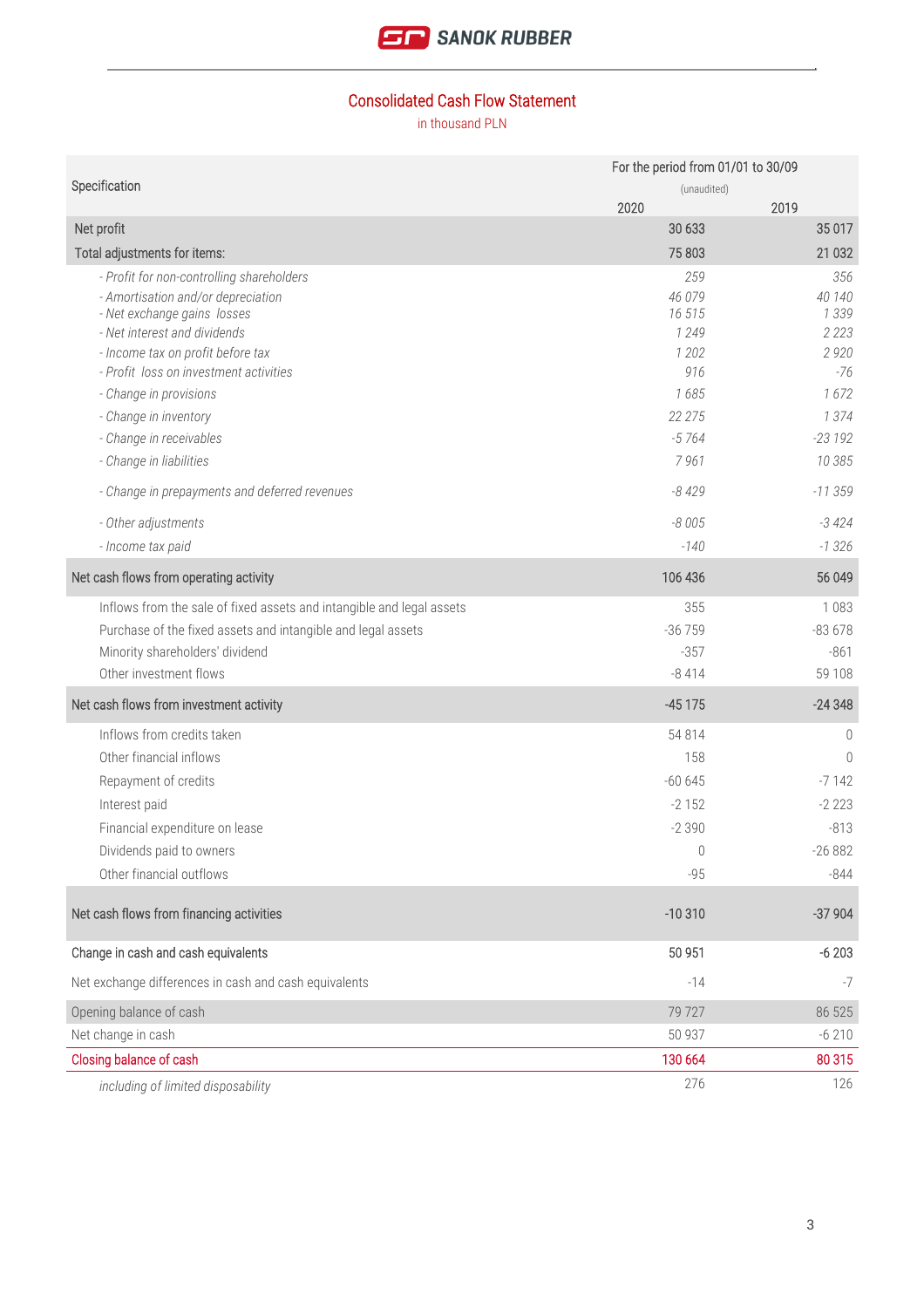

# Financial Standing Statement of SANOK RC SA

|                                          | As at       |            |             |
|------------------------------------------|-------------|------------|-------------|
| <b>Specification</b>                     | 30/09/2020  | 31/12/2019 | 30/09/2019  |
|                                          | (unaudited) |            | (unaudited) |
| Tangible fixed assets                    | 337 114     | 337728     | 324 237     |
| Investment properties                    | 0           | 0          | 69          |
| Non-tangible assets                      | 3 8 6 0     | 5 1 5 6    | 5088        |
| Other long-term receivables              | 1460        | 1 4 3 7    | 1509        |
| Shares                                   | 24 990      | 24 9 90    | 56 222      |
| Financial assets                         | 118 548     | 111 646    | 68 041      |
| Deferred tax assets                      | 33 400      | 28 3 98    | 16738       |
| Long-term prepayments                    | 1613        | 1884       | 1959        |
| <b>Total fixed assets</b>                | 520 985     | 511 239    | 473 863     |
| Inventories                              | 105 288     | 118 407    | 105 889     |
| Trade receivables                        | 141 378     | 117 986    | 139 727     |
| Other short-term receivables             | 4 4 5 7     | 24 0 14    | 14 8 63     |
| Prepayments                              | 2634        | 1717       | 2 3 9 2     |
| Financial assets                         | 21 622      | 21720      | 72 604      |
| Cash                                     | 111 285     | 68705      | 71 1 25     |
| Total current assets                     | 386 664     | 352 549    | 406 600     |
| <b>TOTAL ASSETS</b>                      | 907 649     | 863788     | 880 463     |
| Share capital                            | 5 3 7 6     | 5 3 7 6    | 5 3 7 6     |
| Supplementary capital                    | 421 591     | 387 253    | 386 598     |
| Valuation of warrants (incentive scheme) | 6 2 9 1     | 6 2 9 1    | 6 2 9 1     |
| Retained profits                         | 42 370      | 29 9 98    | 47 431      |
| Revaluation reserve                      | 62 556      | 62 566     | 63 2 20     |
| Equity capital                           | 538 184     | 491 484    | 508 916     |
| Loans                                    | 82 066      | 172 846    | 48753       |
| Provisions                               | 11 622      | 12 4 3 6   | 15 4 90     |
| Lease liabilities                        | 22 0 22     | 23 003     | 29 155      |
| Deferred revenues                        |             |            |             |
| Total long-term liabilities              | 115710      | 208 285    | 93 398      |
| Loans                                    | 155 448     | 54 559     | 169 536     |
| Trade liabilities                        | 61 943      | 58 591     | 65 644      |
| <b>Financial liabilities</b>             | 1925        | 1 3 4 4    | 2695        |
| Other short-term liabilities             | 7 3 3 6     | 19 563     | 17 349      |
| Income tax liabilities                   | 0           | 0          | 153         |
| Contractual liabilities                  | 3873        | 4534       | $\theta$    |
| Deferred revenues                        | 10          | 1998       | 3 4 9 3     |
| Provisions                               | 23 2 20     | 23 4 30    | 19 278      |
| Total short-term liabilities             | 253 755     | 164 019    | 278 149     |
| <b>TOTAL LIABILITIES</b>                 | 907 649     | 863788     | 880 463     |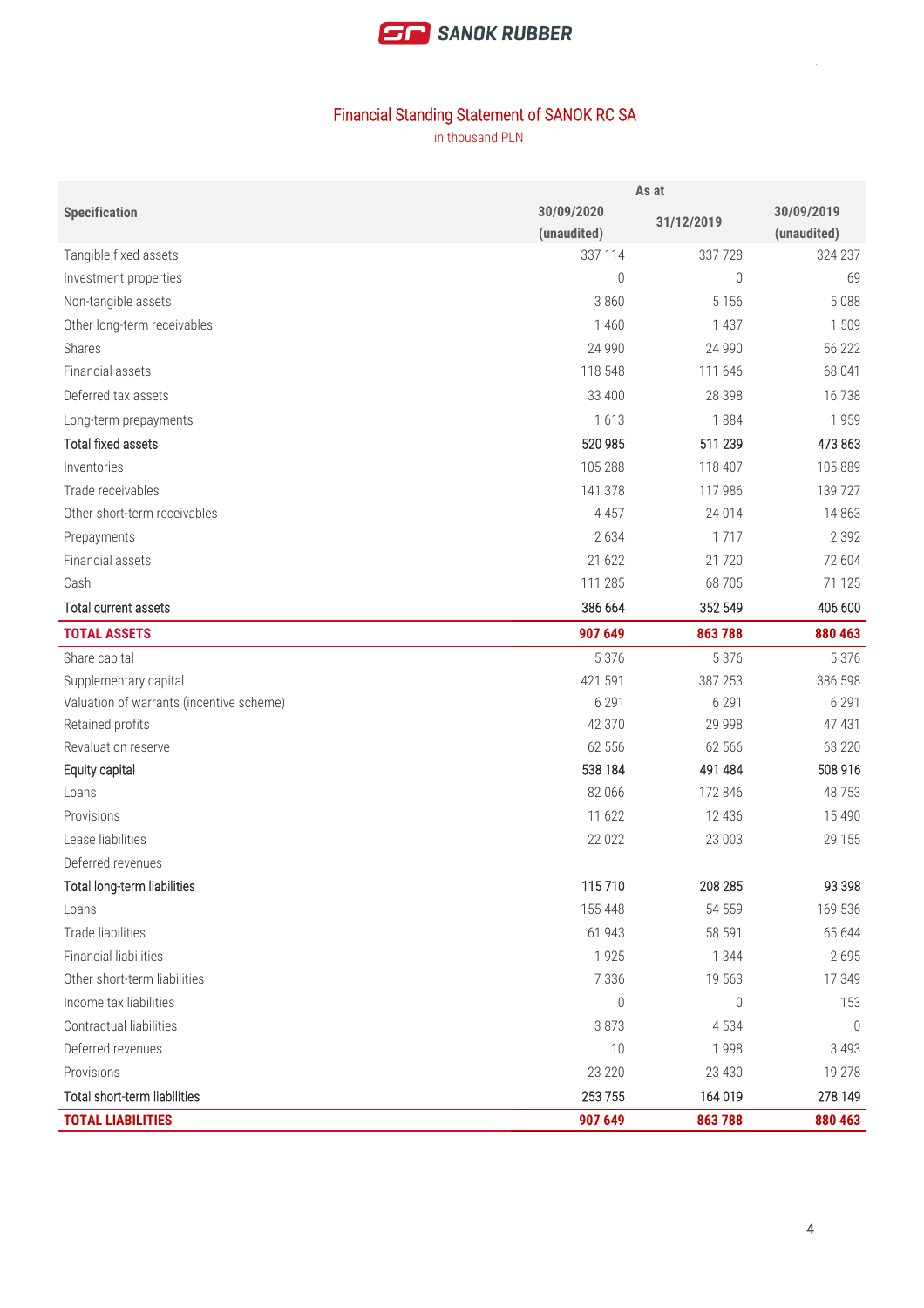

#### Profit and Loss Account of SANOK RC SA

| <b>Specification</b>                                  | 01/07/2020<br>30/09/2020 | 01/01/2020<br>30/09/2020 | 01/07/2019<br>30/09/2019 | 01/01/2019<br>30/09/2019 |
|-------------------------------------------------------|--------------------------|--------------------------|--------------------------|--------------------------|
|                                                       | (unaudited)              | (unaudited)              | (unaudited)              | (unaudited)              |
| Sales revenues                                        | 183761                   | 484 659                  | 186 428                  | 575 532                  |
| Cost of sales                                         | 151 636                  | 396 509                  | 153 688                  | 476 675                  |
| Gross profit (loss) on sales                          | 32 1 25                  | 88 150                   | 32740                    | 98 857                   |
| Selling costs                                         | 2 3 6 0                  | 6 2 1 1                  | 3 1 2 4                  | 8798                     |
| General and administrative costs                      | 12 148                   | 53 822                   | 14 111                   | 42 505                   |
| Profit/loss on core business activity                 | 17617                    | 28 117                   | 15 505                   | 47 554                   |
| Other operating revenues                              | 5857                     | 12859                    | 162                      | 1038                     |
| Other operating expenses                              | $-196$                   | 742                      | 327                      | 1646                     |
| Loss on trade and other receivables                   | 200                      | 341                      | 3 9 8 9                  | 7446                     |
| Operating result                                      | 23 470                   | 39 893                   | 11 351                   | 39 500                   |
| Interest revenues                                     | 1 474                    | 4729                     | 1687                     | 5 3 4 1                  |
| Financial revenues                                    | 1 2 9 6                  | 2 1 3 9                  | 1 0 9 3                  | 5 0 2 6                  |
| Financial expenses                                    | 425                      | 5 4 1 1                  | 6 5 0 4                  | 8 1 7 5                  |
| Gross profit/loss (before tax)                        | 25815                    | 41 350                   | 7627                     | 41 692                   |
| Total income tax                                      | 2 9 2 6                  | $-5068$                  | $-3838$                  | $-9869$                  |
| Current                                               | $\bigcap$                | $\bigcap$                | 600                      | 1517                     |
| Deferred                                              | $-64$                    | $-159$                   | $-602$                   | $-830$                   |
| Deferred from operation in the Polish Investment Zone | 2 9 8 9                  | $-4909$                  | $-3836$                  | $-10556$                 |
| Net result                                            | 22 8 89                  | 46 418                   | 11 465                   | 51 561                   |
|                                                       |                          |                          |                          |                          |
| Weighted average number of shares                     |                          | 26 881 922               |                          | 26 881 922               |
| Profit per share in PLN                               |                          | 1.73                     |                          | 1.92                     |
| Diluted weighted average shares                       |                          | 27 509 164               |                          | 27 509 164               |
| Diluted earnings per share in PLN                     |                          | 1.69                     |                          | 1.87                     |